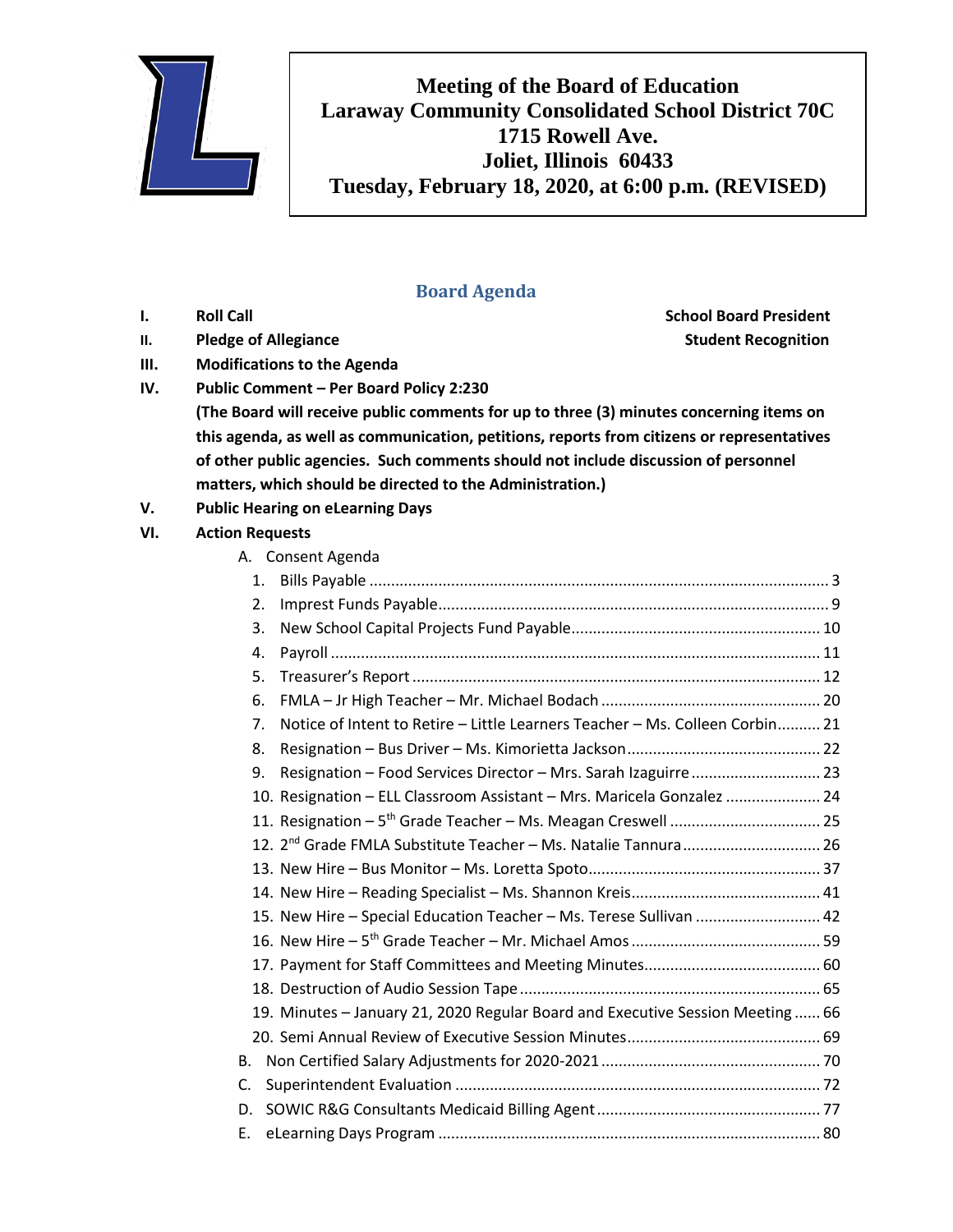

## **Meeting of the Board of Education Laraway Community Consolidated School District 70C 1715 Rowell Ave. Joliet, Illinois 60433 Tuesday, February 18, 2020, at 6:00 p.m. (REVISED)**

|       | F.                                                                                                   |
|-------|------------------------------------------------------------------------------------------------------|
| VII.  | <b>Building Administration Reports</b>                                                               |
| VIII. | <b>Superintendent's Information Report</b>                                                           |
|       | A. Date Change for April 21, 2020 Board Meeting to April 14, 2020                                    |
|       |                                                                                                      |
|       | C.                                                                                                   |
|       |                                                                                                      |
|       | Е.                                                                                                   |
|       | F.                                                                                                   |
|       | G.                                                                                                   |
|       |                                                                                                      |
|       |                                                                                                      |
|       |                                                                                                      |
| IX.   | <b>Reports/Discussions</b>                                                                           |
| Х.    | <b>Topics for Future Discussions and Recommended Board Action</b>                                    |
| XI.   | Announcement for the Good of the Laraway Area                                                        |
|       | A. 3 Rivers Spring Dinner Meeting on March 3, 2020 at Kankakee High School  121                      |
| XII.  | <b>Next Board Meeting</b>                                                                            |
|       | A. Regular Board Meeting - March 17, 2020 at 6:30 p.m.                                               |
| XIII. | <b>Closed Executive Session</b>                                                                      |
|       | (If necessary, Closed Executive Session is to discuss and consider student discipline, negotiations, |

*acquisition of land, pending legal matters, and/or personnel for the appointment, employment, pay, discipline, performance, or dismissal. Motion to adjourn into Closed Executive Session should include Board's intent to return to Open Session for Board action, or to return with no Board action.)*

**XIV. Adjournment**